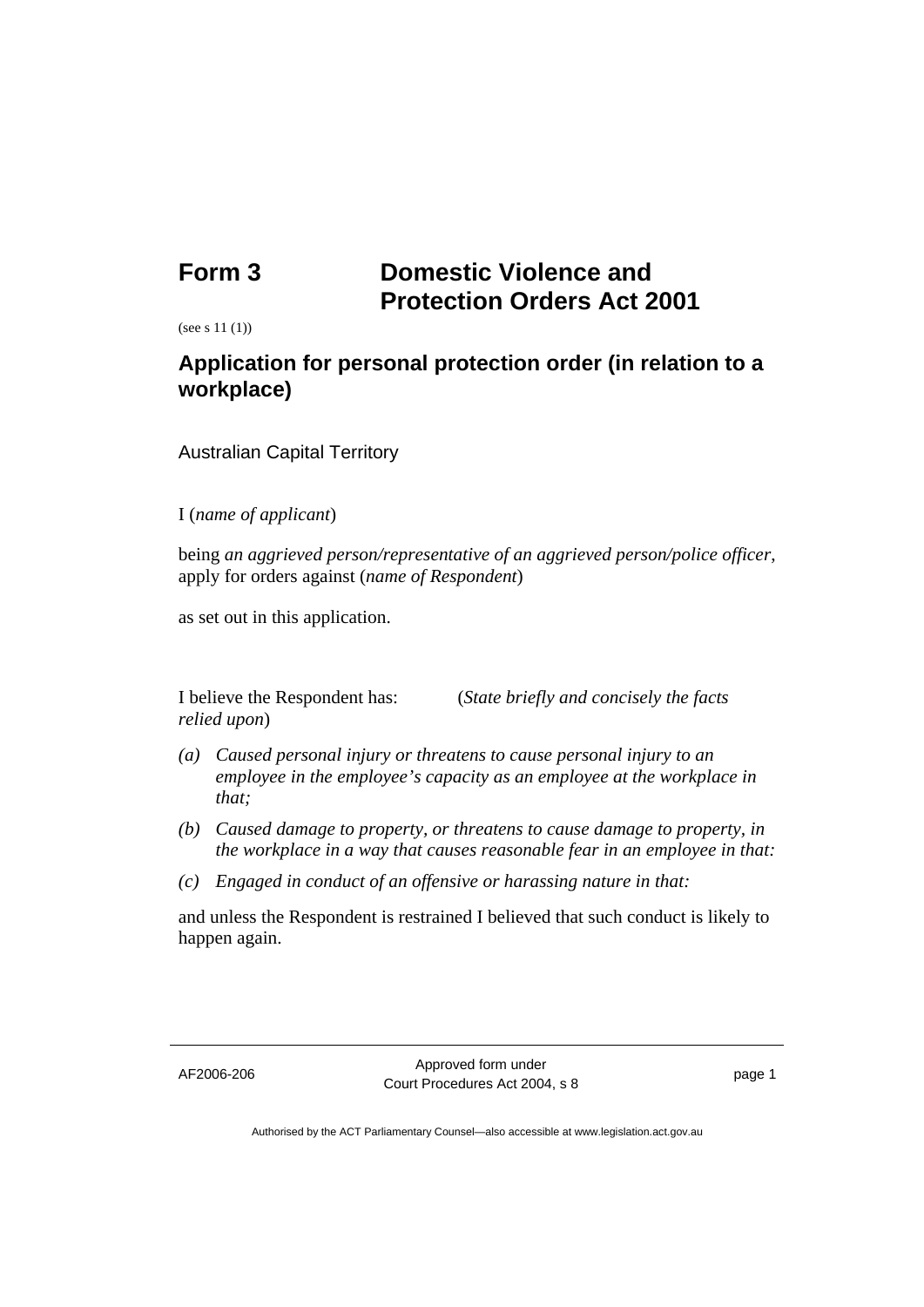The Applicant seeks orders for a period of (*specify period not exceeding 24 months*) in the terms outlined in this form.

An interim order is sought in this matter (or) is not sought at present.

The orders sought by the applicant are that the respondent be prohibited from:

- *(a) entering the workplace;*
- *(b) being within a particular distance from the workplace;*
- *(c) contacting, harassing, threatening or intimidating an employee at the workplace;*
- *(d) damaging property in the workplace;*
- *(e) causing someone else to do something mentioned in paragraph (c) or (d);*

Dated this day of 20 [Signature]

Applicant/Representative

Authorised by the ACT Parliamentary Counsel—also accessible at www.legislation.act.gov.au